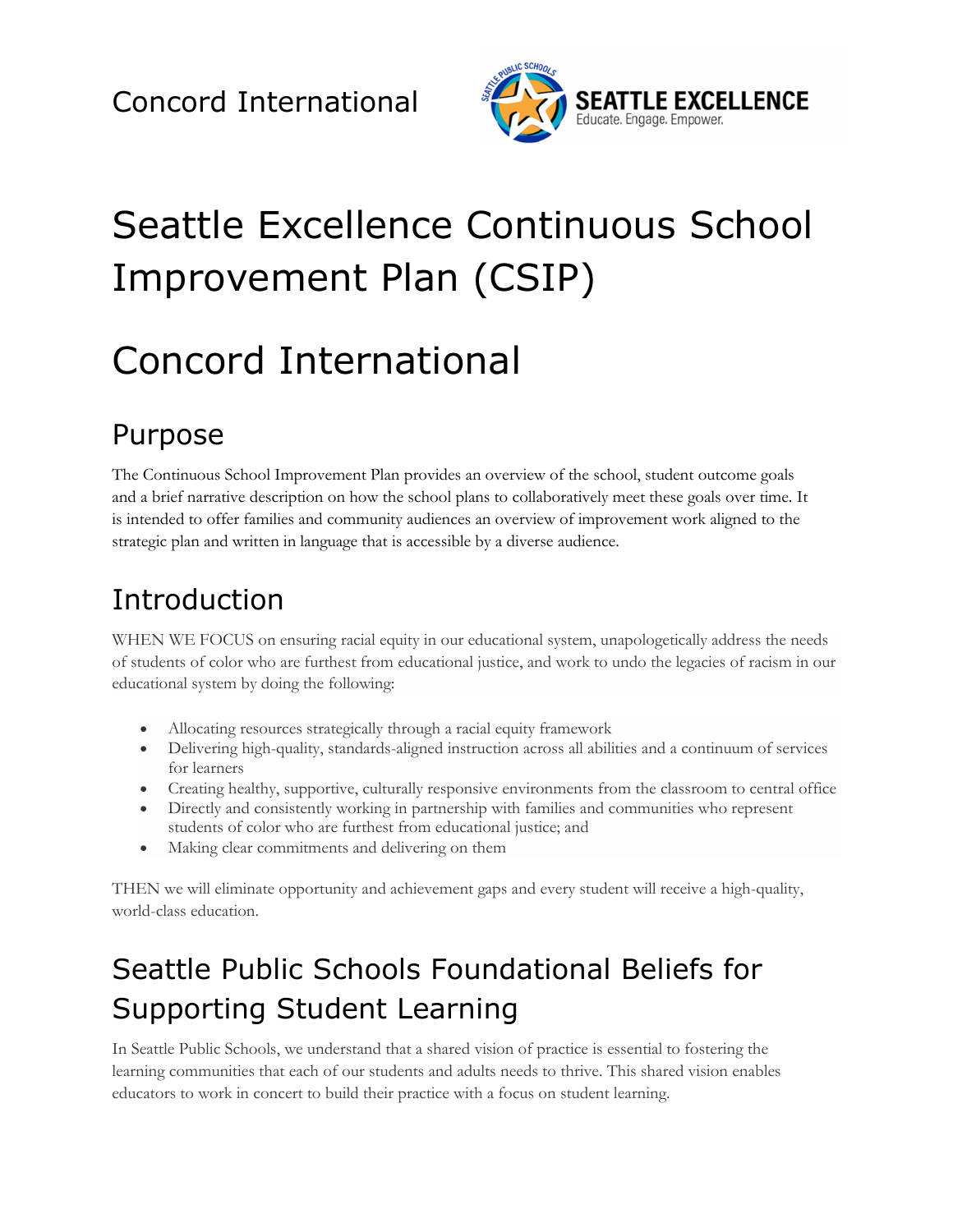

As such, we believe:

- **1) Teaching is intellectually complex,** difficult and demanding work, and the development of skillful teaching requires deep collaboration and non-defensive self-examination of practice in relation to student results.
- **2) By collaborating with families in authentic partnerships,** we create a path for students to reach their highest potential, engaging with families as the first and lifelong teachers of students.
- **3) "Intelligence" is not a fixed, inborn trait.** All children come to school with cultural capital and intelligence, and all have the raw material to learn rigorous academic material at high standards. Therefore, our work is to **build students' academic mindset**
- **4) By recognizing and cultivating the gifts and strengths of every student,** we can get each student to believe in themselves and deconstruct any of their own internalized stereotypes.
- **5) Racism in our society exerts a downward force on the experiences and achievement of students of color that must be met with active countermeasures.**

Our commitment to these beliefs is the route to institutionalizing racial equity and fostering a context where each child receives what they need to develop to their full academic and social potential, and we make educational equity and justice the cornerstone of our system.

## School Profile

Concord International is an International School that focuses on providing our students an education grounded in the cultural roots of our students in order to make meaning and engage with an increasingly connected world. We provide two programs of study in grades kindergarten through fifth: a Dual Language biliteracy program in Spanish and English and a Single Language program in English. All instruction expressly works to increase student voice.

- Number of students who receive Special Education services: 35 or 10.1% of total student enrollment
- Number of students who receive ELL services and Special Education services: 24 or 68.6% of total Special Education program
- 86.2% students of color, including 54.8% Hispanic, 11.2% Multi-Racial, 9.2% Asian, 8.4% Black, 2.6% Pacific Islander/American Indian
- $\bullet$  42.7% ELL served; 8.9 % ELL exited
- Percentage of total number of students receiving ELL services who are also homeless: 7.4% (prepandemic data

Our staff has been in conversation about how to support Black lives in this moment and how to act to center the experience of Black people in our educational community. We will use this moment to build out Ethnic Studies frameworks, including teaching Black Lives Matter and Ethnic Studies in every classroom, beginning in the 2020-2021 school year.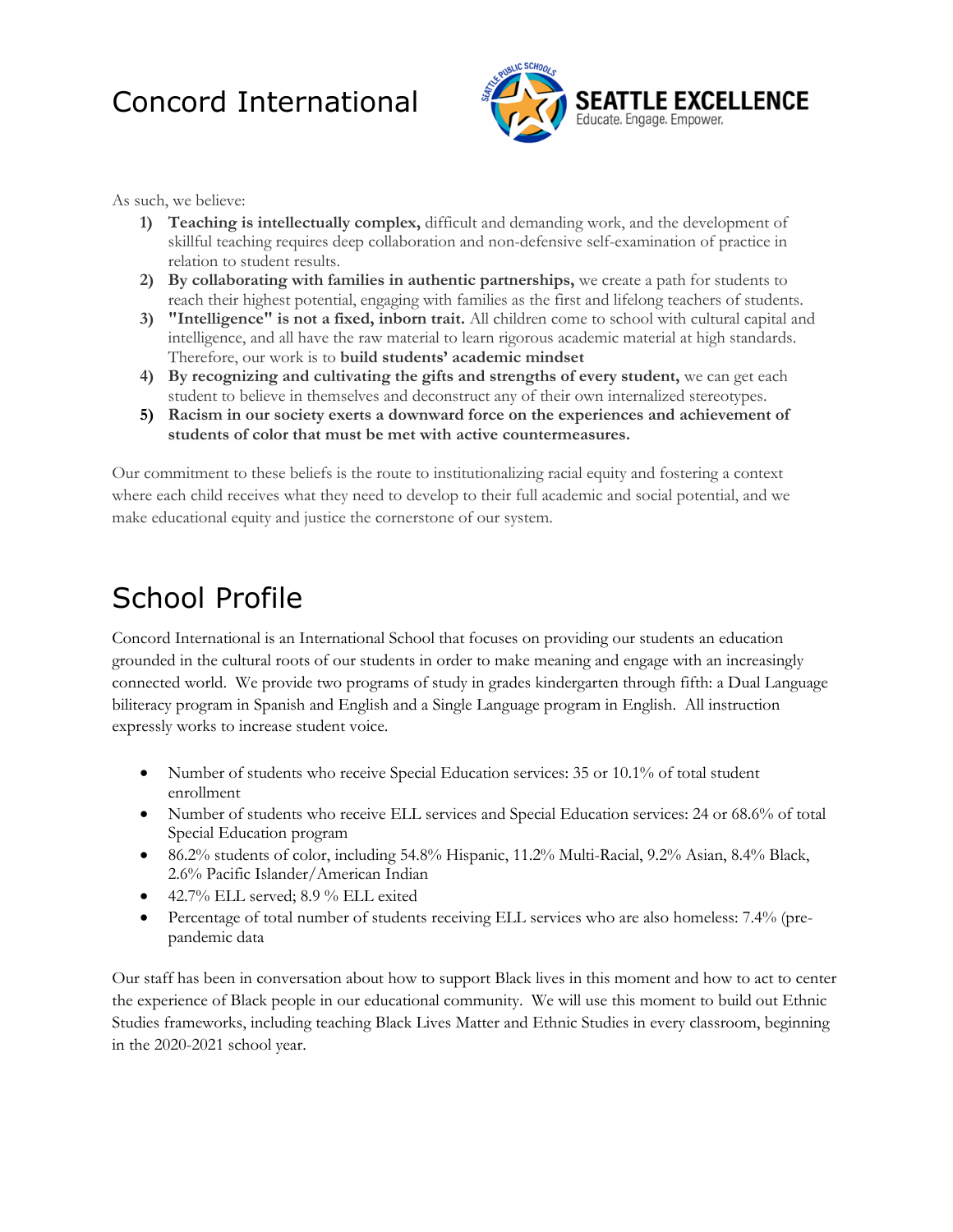

## Priorities and Measurable Goals

### Elementary Focus Goal: 3rd Grade English Language Arts

### **Priority Goal:**

For the 2020-2021 school year, at least 30% of 3rd grade students of color furthest from educational justice will meet standards or higher on the ELA Smarter Balanced Assessment.

### Safe and Welcoming Environment Goal

### **Priority Goal:**

Concord International is intentional about the need for students to engage in school in a meaningful and regular basis. We support our family with their attendance goals by providing numerous ways to attend, non judgemental support for family needs, incentives for students, and case management for families that need extra support. Our attendance goal for safe and welcoming environment will be aligned to our levy performance goals using our 2019-2020 and 2018-2019 attendance data as baseline data.

#### SMART Goal:

By June, 2021, attendance rates for students receiving ELL services will increase from 75.1% in March 2020 to 80% indicating effectiveness of safe and welcoming systems, routines and practices.

Progress Monitoring: We will measure progress in bi-monthly attendance meetings as well as monthly levy team meetings using data from PowerSchool as well as Technology Use data from Atlas Reporting. Major check points for on-target progress will include end of Semester 1 (January 29<sup>th</sup>) and end of school year June 18th.

### **Supplementary Goals**

If we employ effective ELL speaking and listening best practices across Tier 1 instruction, then all students will grow their reading skills, and scores on SBA ELA and ELPA 21 (Domains: Speaking, Listening) will increase. If we employ effective ELL speaking and listening best practices in literacy, then we should see similar gains across content areas, including increased student achievement on MAP Mathematics and SBA Math.

Benchmark Goal: All students receiving ELL services currently assessed at a Level 3 or lower on the ELPA 21 Achievement Level Descriptors (ALDs) in Speaking will improve at least one level in Speaking according to the ELPA 21 Achievement Level Descriptors (ALDs) by January 29, 2021.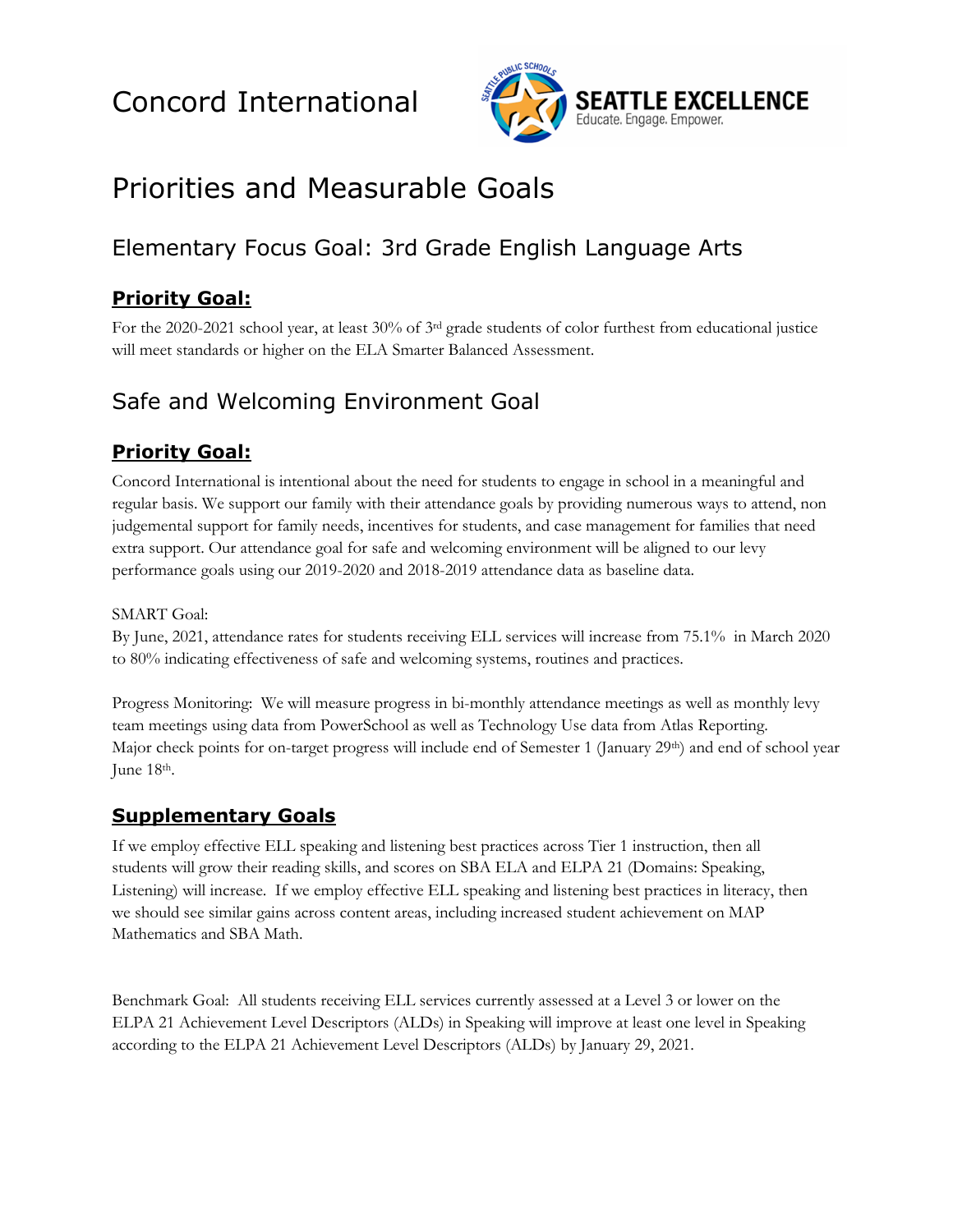

## High Quality Learning Experiences

**Educate the whole child through high-quality instruction and learning experiences that accelerate growth for students of color who are furthest from educational justice, with an intentional focus on African American males.** 

To achieve educational justice, Seattle Public Schools (SPS) strives to provide safe learning environments, curriculum that incorporates a student's life experiences and culture, and instruction delivered by high-quality, culturally responsive educators. Unfortunately, many students from certain ethnicities have not historically experienced equitable opportunities for all or part of their educational journey (including African and African American, Asian Pacific Islander and Pacific Islander, LatinX, and Native American students). These students are our priority – with an intentional focus on African American males.

### School-wide Systems and Structures (MTSS)

MTSS offers the potential to create the alignment of systems necessary for all students' academic, behavioral, and social success. In addition, MTSS promotes needed systematic change through intentional design and redesign of services and supports that quickly identify and match the needs of all students. MTSS is an integrated, comprehensive framework that focuses on CCSS, core instruction, differentiated learning, studentcentered learning, individualized student needs.

At Concord International we have a Multi-Tiered System of Support (MTSS) Process for monitoring student performance and progress in academics and behavior and for gauging the effectiveness of our services provided. Our school follows a yearly assessment calendar to ensure that why and how we collect meaningful data is effectively communicated and planned. We contextualize all data within our broader MTSS process so that we see a more complete picture of our entire school. We prioritize success indicators based on research and best practices, so our planning and actions have the highest leverage possible to positively impact student outcomes.

Introduction to MTSS Strategies: Based on our Summer 2019 audit of our MTSS, our MTSS Lead Team identified investing in training staff to run Professional Learning Communities using SPS' Data Analysis Protocol while following the Data Wise Improvement Process as the highest leverage practice for the 2019-2020 school year. As part of the communication of school-wide initiatives, our school developed its first "Big Rocks" to help align all staff to areas of focus related to student performance and the effectiveness of our provided services. These "Big Rocks" helped identify roles and responsibilities to analyze and act upon data. Our PBIS Committee is responsible for data related to school climate and student behavior. Our BLT, grade-level Teacher Leaders, and administration are responsible for the implementation of PLCs and the data analysis therein. Our Teacher Leaders, BLT, ELL teachers, and administration are responsible for data related to Tier 1 instruction.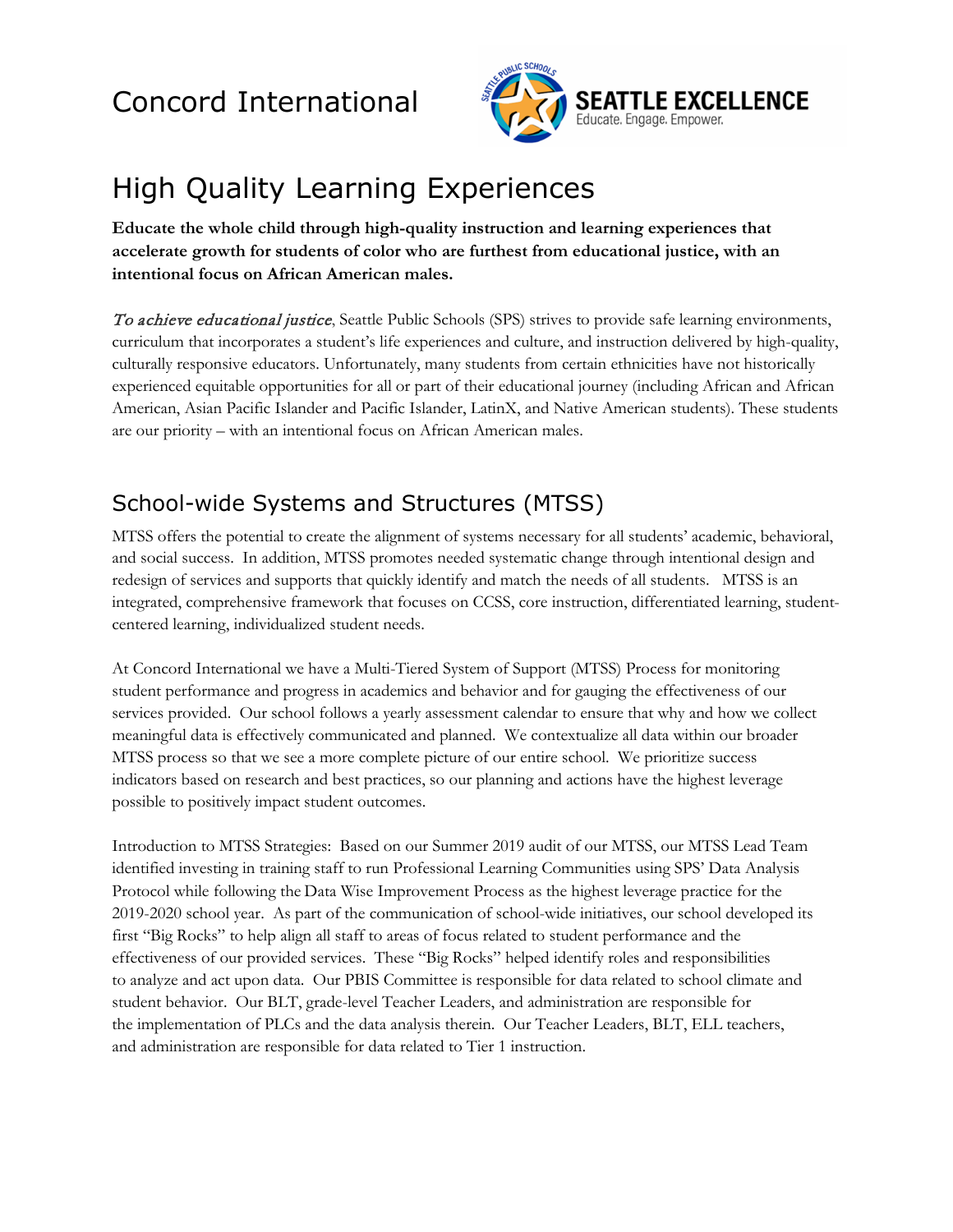

Three areas of focus for our staff and leadership will be that all students have access to standards-based core curriculum that is horizontally and vertically aligned. In addition, all students have access to high quality, standards-based, responsive classroom instruction. Finally, we will intentionally focus on establishing routines for collecting data and providing feedback are in place.

### Gap Closing Practices and Special Services

**Seattle Public Schools is committed to eliminating opportunity gaps to ensure access and provide excellence in education for every student.**

Delivering high-quality, standards-aligned instruction across all abilities and a continuum of services for learners is a core element of Seattle Excellence. Our Theory of Action is guided by the principles of "Targeted Universalism." Our universal goal is every Seattle Public Schools' student receives a highquality, world-class education and graduates prepared for college, career, and community. Targeted Universalism holds that targeted and differentiated efforts are required to meet the needs of specific student populations, so every student meets the universal goal.

By focusing on students of color who are furthest from educational justice, especially African American males, we will make the greatest progress toward our collective vision. We believe that an intentional focus on African American males will ultimately benefit every student.

The following are the strategies to inform our broader focus on making school accessable and welcoming for all.

- 1) High quality instruction, rooted in ELL best practices
- 2) Out-of-school time extended learning opportunities for students who are below grade-
- level (During school year, during Spring Break, during Summer Learning Program)
- 3) Extended in-school learning for students who are below grade-level
- 4) Hiring, developing, and retaining culturally responsive, anti-racist staff
- 5) Access to social services: mental health, physical health, food, housing, clothing

Our students who are English Language Learners are the identified sub-group of students who most need our focus in order to ensure educational justice. We also know that our students of color, specifically African American students, students who receive English Language Learner services, and students who identify as Multi-Racial, are disproportionately disciplined within our school.

We invested in supporting a slow adoption of Professional Learning Communities (PLCs) in order to look at student work and data in a cyclical and strategic way by providing six weeks of all-staff professional development from September to October 2019. We also invested

in the Data Wise Improvement Process (DWIP) as an inquiry cycle guide to standardize data collection and planning across our school. During Trimester 1 of 2019-2020, our PLCs and ELL teachers identified ELL speaking and listening best practices as the key instructional levers for Tier 1 instruction (or the instruction that all students receive) in order to positively impact student outcomes for all students. The collaboration of classroom teachers with our ELL staff is an essential part of our plan to positively impact student achievement.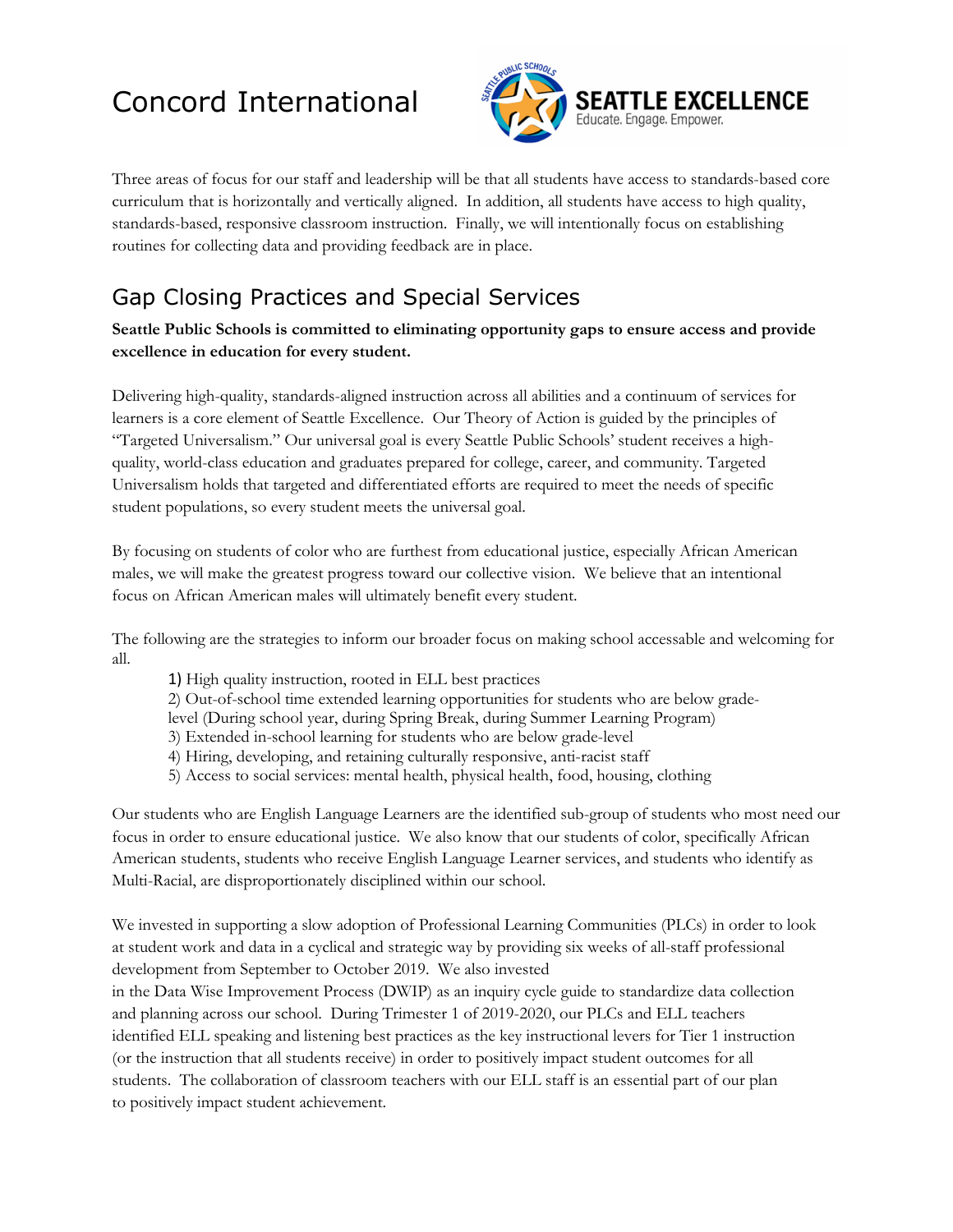

Based on the experience of Teacher Leaders during the 2019-2020 school year, we have identified the following priorities for our strengthening our PLC work to support SoCFFEJ:

- 1) Teacher Leaders will use protocols to facilitate PLCs
- 2) Protocols will include an explicit racial equity lens
- 3) At the end of each trimester, each grade-level will present to the whole staff a racially disaggregated data set describing a recent professional cycle of inquiry

Teacher Leaders, the grade-level team leads who facilitate our Professional Learning Communities (PLCs), look at collected student data to plan high leverage instructional practices and more individualized programs of study for students. Our Levy Team also looks at data to plan support for students who need supplemental instructional services. Once the student academic and behavioral data has been collected, it is reviewed to identify where students fall in relation to tiers (Tiers 1, 2, or 3). Tier 1 means that a student is meeting or exceeding grade-level standards. Tier 2 means that a student is approaching expectations, which means a student is up to one-year below grade-level standards. Tier 3 means that a student is more than one-year below grade-level standards. We tier students in order to coordinate appropriate intervention(s), including the frequency of interventions, to match demonstrated need. Americorps members from City Year Seattle/King County also provide targeted support to Levy focus students through individualized and small group interventions in academics, attendance, and social and emotional learning.

Our Support Our Students (SOS) process is a system that ensure our students who struggle despite receiving targeted, research-based interventions, continue to be prioritized. We meet two or three Fridays per month with the goal of having all pedagogical experts and service providers consider SOS student progress and need, standardizing intervention practices and data cycles and providing for communication and coordination of programming for any struggling student. Through our Students of Success Process (SOS), educational staff (Classroom Teachers, ELL Teachers, Academic Interventionists, Counselor, City Year Corps Members, etc.) meet to discuss students that have been identified to need a 6-8 week intervention. Student intervention plans are created to match the student's needs, to include the type of intervention, the amount of time for each intervention session, amount of interventions delivered each week, the number of students in each group, and the data collection intervals (baseline, progress monitoring, and final data). As students move through the intervention cycle, progress monitoring is taking place. If students are not successful with the intervention, then course corrections are made to make the intervention more successful. This is a continual cycle, as students move in and out of tiers based on their growth or further intervention needs. Families are consistently contacted via meetings in person, phone calls, or SOS letters, regarding their child's performance on their SOS plan.

After the intervention cycle is completed, the SOS Team meets to document data results and discuss next steps. A student may be successful and move into Tier 1, may need more time to continue interventions, or may need more intense intervention needs. New student plans are created, and another cycle begins. If a student is not making growth to close the gap in their intervention data, students are moved the SIT (Student Intervention Team) Process. This process begins with a team meeting that includes the student's family, Classroom Teachers, ELL Teachers, Academic Interventionists, Social Worker, Administration, and School Psychologist. The team discusses all collected data from the SOS process and determines whether to continue with interventions as planned, change some component of an intervention, or refer the student for evaluation for special education.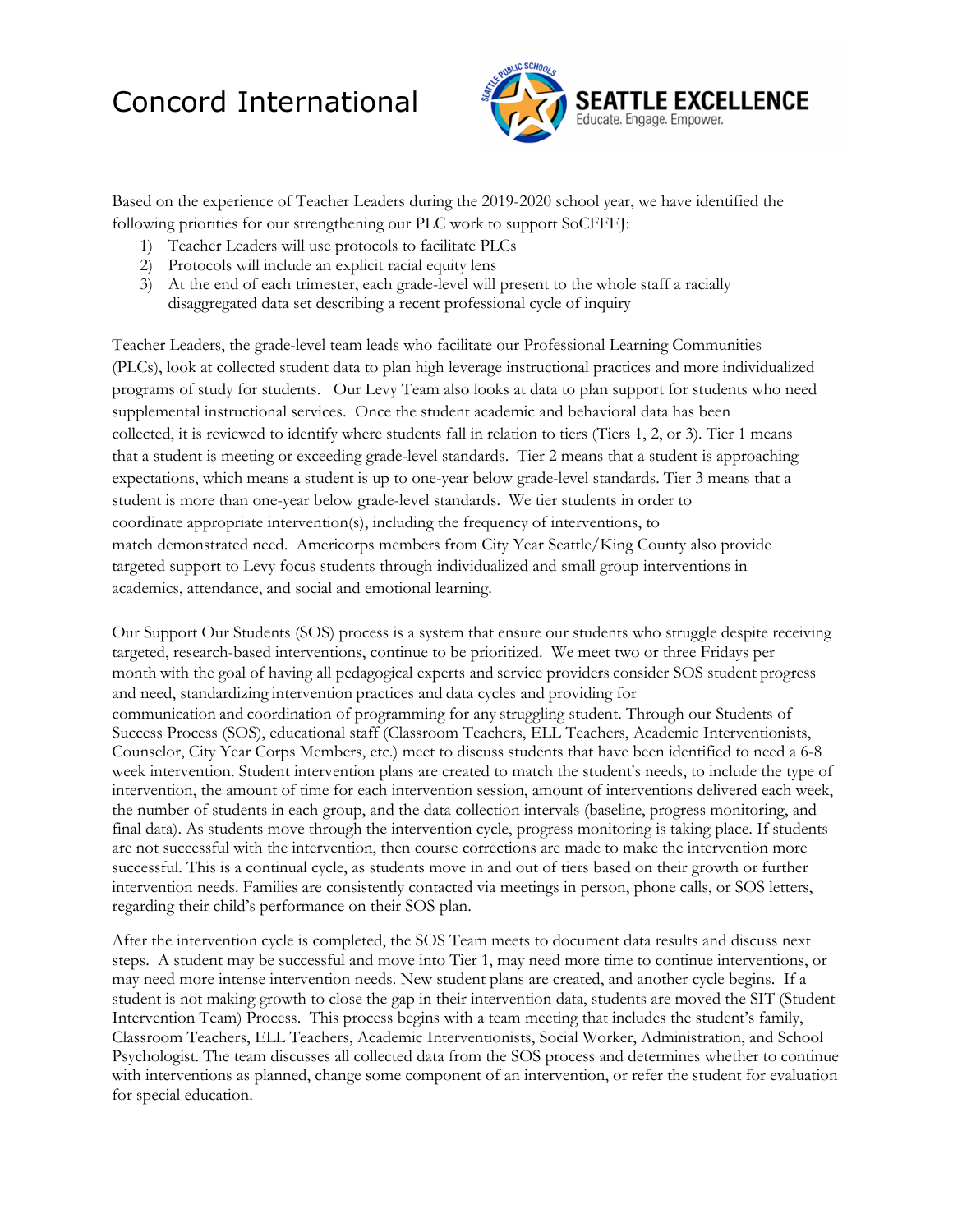

As the above systems are running, the Levy Work Plan leads the Levy Team members to discuss these students in greater detail. With Levy Team meetings 1-2 times a month, the team discusses the effectiveness of interventions being delivered. The team celebrates successes and plans for recognizing student achievement.

We collect and document the minutes that individual students miss instruction in an effort to analyze behavioral needs of individual students and our school's PBIS implementation; the practice of entering missed instructional minutes into our computer system to then analyze larger trends began in August 2019. Our data shows discipline incidents in our school have disproportionate impacts on students of color. We need to continue to record missed instruction logs and our counseling/whole child log consistently in order to understand how our school is progressing in its goals to implement targeted, positive behavioral interventions and strategies.

### Practices and Strategies

**We will recognize and serve the academic, social, cultural, emotional, and behavioral strengths and needs of students, providing high-quality, culturally responsive instruction, curriculum, and socialemotional learning supports delivered by educators who set high expectations, so students graduate ready for college, career, and community.**

Whole child education goes beyond a focus on academic achievement. When educators focus on educating the whole child, students are healthy, safe, engaged, supported, and challenged. In Seattle Public Schools, this means that we appreciate and serve the academic, social, emotional, and behavioral strengths and needs of students, which we believe comprise the needs of the "whole child."

High-quality instruction is focused on student-centered learning and achievement, intentional about student engagement, and aligned to standards with consistent and appropriate feedback.

At its foundation, culturally responsive education means that students are in an environment where they have the individual safety and comfort to learn within a classroom that has a common culture that is respectful of all backgrounds.

We intend to continue the work that we started in the 2019 school year and further by building the capacity of our grade level teacher leaders so that the majority of our PLC work is focused on meeting the academic and priority goals of our school with a specific focus on disaggregating data to hone in on growth and needs of our ELL students and African American male students. We have a rigorous assessment calendar that is aligned to district assessments, but also includes our own school based and classroom/grade level based assessments which happen consistently throughout the school year. We have moved to a push in model for tier 2 interventions specific to literacy and we have data that shows success with this model. We intend to continue to grow this model specifically with our ELL educators that support our ELL students. We have had targeted PD and time in our early release calendar carved out for continued Racial Equity training with the goal of growing our teachers in the culturally responsive teaching skills. We have also provided PD and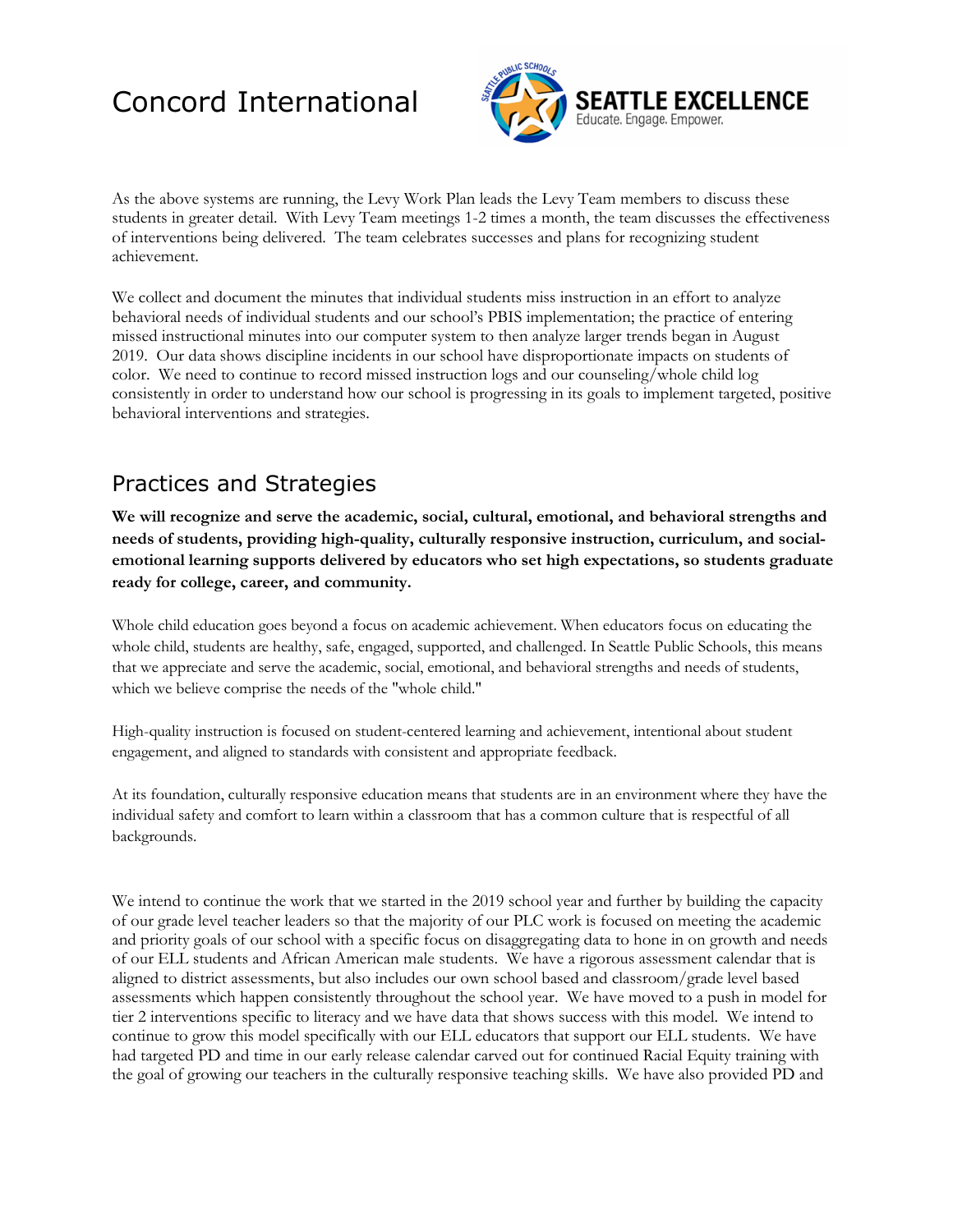

support with in our PLC structures to focus on a school wide writing benchmark in the fall and moving through the cycle of inquiry to improve instruction of literacy at each grade level.

ESSENTIAL PRACTICE 1: Strategic and targeted instruction in foundational skills in Tier 1 and Tier 2 Environments (K-2)

ESSENTIAL PRACTICE 5: Researched based standards-aligned writing instruction

ESSENTIAL PRACTICE 8: Intentionally select and utilize diverse, authentic and culturally responsive reading materials for tier 1 core instruction and independent reading

#### **Strategies specific to our academic priority goal:**

- Dual Language Program meeting the vision of who this program is meant to serve, entry/exit criteria and supports
- Access to curriculum
- Dedicated staff for Tier 2 literacy interventions and data analysis
- Push in model for literacy interventions
- Progress monitor using assessments and data
- Special Education and English Language Learner push in model
- Professinal Learning Communities use racial equity lens and protocols for analysis of student data and calibration of instruction and expectations for academic achievement aligned to the standards
- School wide focus and delivery of writing benchmark aligned to standards

### Safe and Welcoming Environment

**Students thrive in healthy, safe, engaging, supported, and challenging environments in which they can to learn to their full potential. Instruction must be high-quality, culturally responsive, focused, and aligned to standards for students to develop as independent learners.**

Student voice should be evident, and students must be seen and celebrated for their authentic selves. Significant increases in academic outcomes for students furthest from educational justice are possible when social, cultural, emotional, and behavioral needs of students are met by educators that share an unconditional belief in the potential of every student they serve.

#### **Theory of Action:**

If we can make school an engaging and welcoming environment for our students furthest from educational justice and develop authentic partnerships with their families by having one on one connections with students and families regarding barriers to attendance, supports available for attendance or other social services that may be needed, individualized attendance goals and incentives as well as support plans and school wide curriculum, expectations and incentive campaigns for attendance then we will increase our attendance rates for all students but specifically targeting improved attendance outcomes for our students and families furthest from educational justice.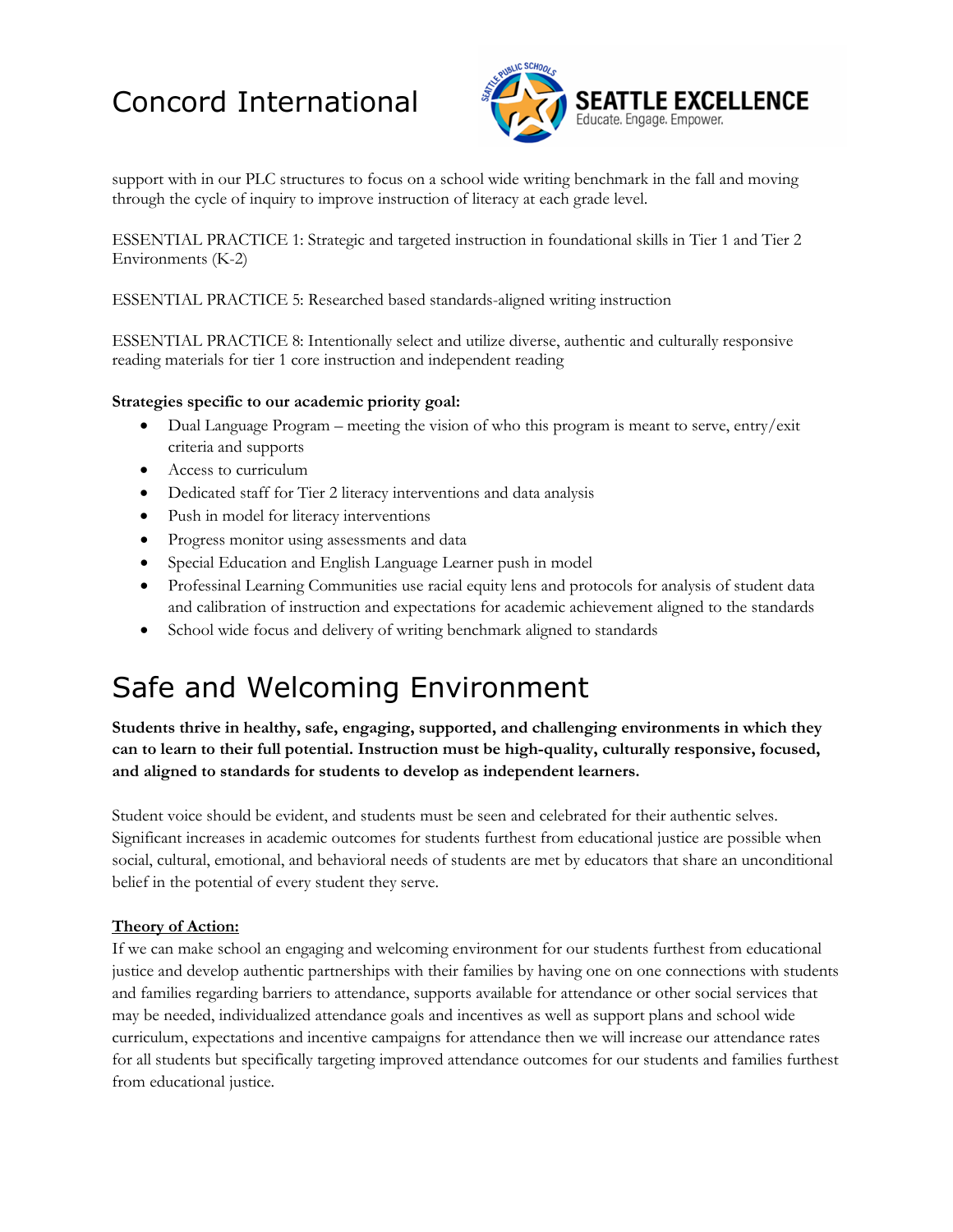

#### **Positive Climate: Relationships and Connections**

- Focus on Tier 1 instruction for relationship building as part of our year-long PD plan
- Audit and Continue to improve representation on all committees of leadership and decision-making bodies to include voices of families and SoCFFEJ
- Tier 2 supports include:
- 2x10 strategy staff learn and practice this strategy for tier 2 positive relationship building with tier 2 SoCFFEJ
- Check in/Check out (CICO) with social worker, family support worker, and other support staff as needed
- Check and connect for student engagement/attendance. Leveraging acceleration staff, CBO partnerships such as City Year, Family support worker, social worker and other support staff to implement weekly check and connects with students and families to improve attendance and engagement Class jobs
- Positively stated classroom expectations
- Strong openings to classroom meetings, including SEL instruction and community circles.

#### **Social Emotional Learning Skills and Practices**

• Tier 1 SEL curriculum – use of RULER as a school and community wide curriculum for teaching and learning of SEL methods and strategies, common language, common implementation (mood meter, classroom and school charter, posted and taught common are expectations, opportunities include engaging families in the learning at various points during the year, restorative justice/blue print, etc)

#### **Talking Circles and Restorative Practices**

- Community Circles as a Tier 1 strategy for creating positive classroom climates and connections, all teachers/teaching staff committed to participated in a minimum amount of classroom community circles. Staff will be trained in community circles for establishing positive relationships and classroom culture.
- Learn and develop restorative practices, first step is use of Blue Print and Anchor of RULER in our SEL curriculum

#### **Establish, Teach and Reinforce School Wide and Classroom Behavioral Expectations**

- PBIS training for staff every year/ PBIS committee to analyze data and develop supports to teach and reinforce school and class expectations
- Common area expectations agreed upon and taught as well as visually represented through out school in affirmative voice
- Tier 1 strategies taught: ie: RULER, classroom charters and expectations
- Tier 2: MTSS and SOS (Support our Students) identify students in need of Tier 2 interventions and create support plan

#### **Structured Student Feedback: Provide 5:1 Positive to Negative Feedback and Wise Feedback**

- Threshold greetings in person, virtual welcoming online
- Positive relationship building daily interactions
- Single point rubric production with student friendly language and postitive feedback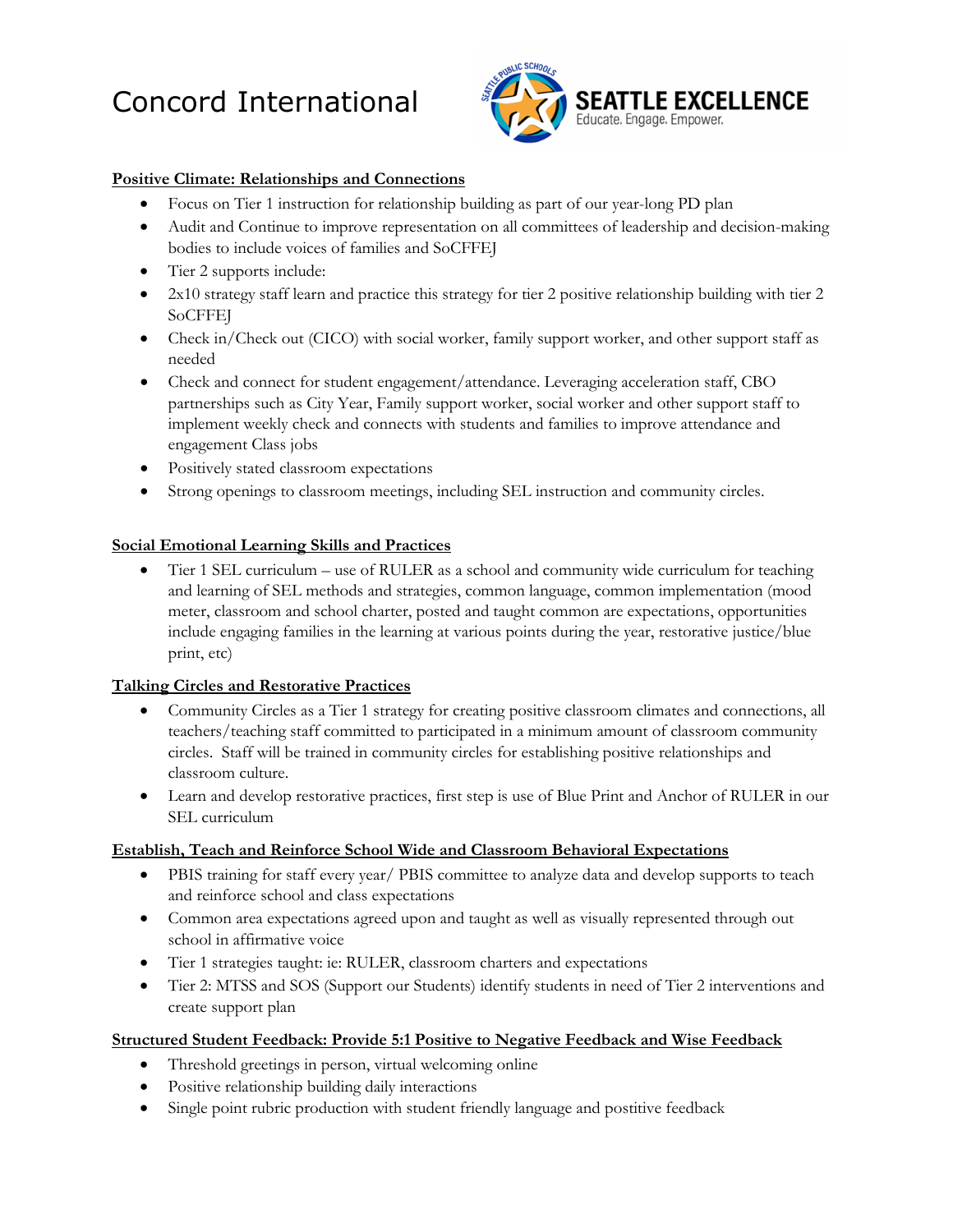

#### **Track Data at the school, classroom and student levels**

- PD for whole staff on PLC purpose and structures, continued teacher leader support to implement effective PLC work that is focused on student assessment, data analysis and improving instruction
- Staff PD on understanding the WHY and HOW of taking data for improving student outcomes in SEL (missed instruction log)
- PBIS team to analyze data from missed instruction log, determine trends and share with staff to determine next steps for school wide systems and/or classroom level improvements

#### **Engage in Problem Solving to Expand Universal Supports**

- Attendance team meets regularly to analyze attendance data, determine interventions and supports, and Tier 1 and Tier 2 strategies for improving outcomes
- MTSS audits overall system and recommend next steps for improvement
- BLT is charged with data analysis of CSIP goals and determine next steps for PD to improve outcomes
- SOS and SpEd teams meet regularly to problem solve and expand supports
- Techer Leaders align vertically and horizontally as well as ensuring continuity of instructional best practices.
- If we employ effective ELL speaking and listening best practices across Tier 1 instruction, then all students will grow their reading skills, and scores on SBA ELA and ELPA 21 (Domains: Speaking, Listening) will increase. If we employ effective ELL speaking and listening best practices in literacy, then we should see similar gains across content areas, including increased student achievement on MAP Mathematics and SBA Math.

### Inclusive and Authentic Engagement

#### **Partner with students, families, and communities who are furthest from educational justice by conducting inclusive and authentic engagement.**

We will proactively and consistently work in partnership *with* students, families, and communities to identify needs, determine solutions, and support the implementation of the initiatives that will best meet the needs of students of color who are furthest from educational justice. We will use culturally responsive ways to engage so we build trusting relationships and empower the voices of those who can help us meet these needs.

### Family and Community Goals

### **Priority Goal:**

By Spring 2021, 75% of families will respond favorably to "My child learns about the experience and contributions of people from diverse races and cultures in his/her classes" on the PULSE remote learning survey.

By Spring 2021, 50% of families will respond to the PULSE remote learning surveys.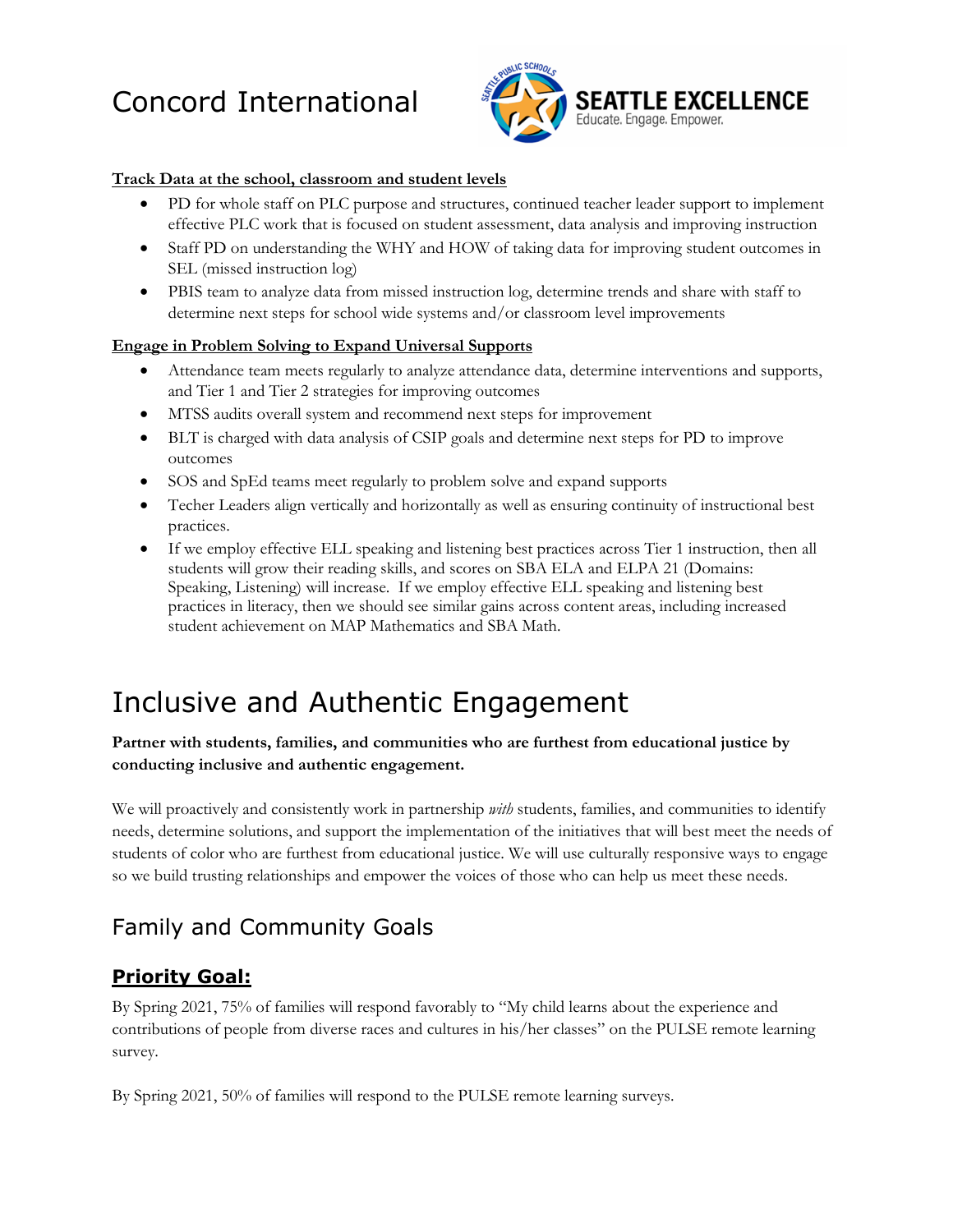

### **Plans for Family Engagement**

#### Guiding question:

How do we establish a community culture that is authentically partnering with families? How do we have matching demographic representation of our student body in the parental/family membership of our building leadership teams (BLT, FEAT, PBIS, PTA, Dual Language, etc.?

#### **Strategy:**

We began the school year by engaging all of our families in the best way we knew how: virtual or in person homevisits. The Concord International staff had met with all but two families at least once by October 1, 2020. We continued that momentum by following up over the phone, giving family need interviews and providing pick up supply times weekly until families felt confident in their access to technology to attend virtual school. We continued two-way communication with families by creating easy to read SeeSaw pages, utilizing all forms of communication, sending out newsletters to families from both classrooms and administration weekly.

#### **Action step:**

By end of Trimester 1, Family Engagement Action Team will audit SPS's Family Engagement rubric to determine action plan for school year.

We will continue to survey families about the educational programs and support their financial, educational and health needs consistently throughout the school year.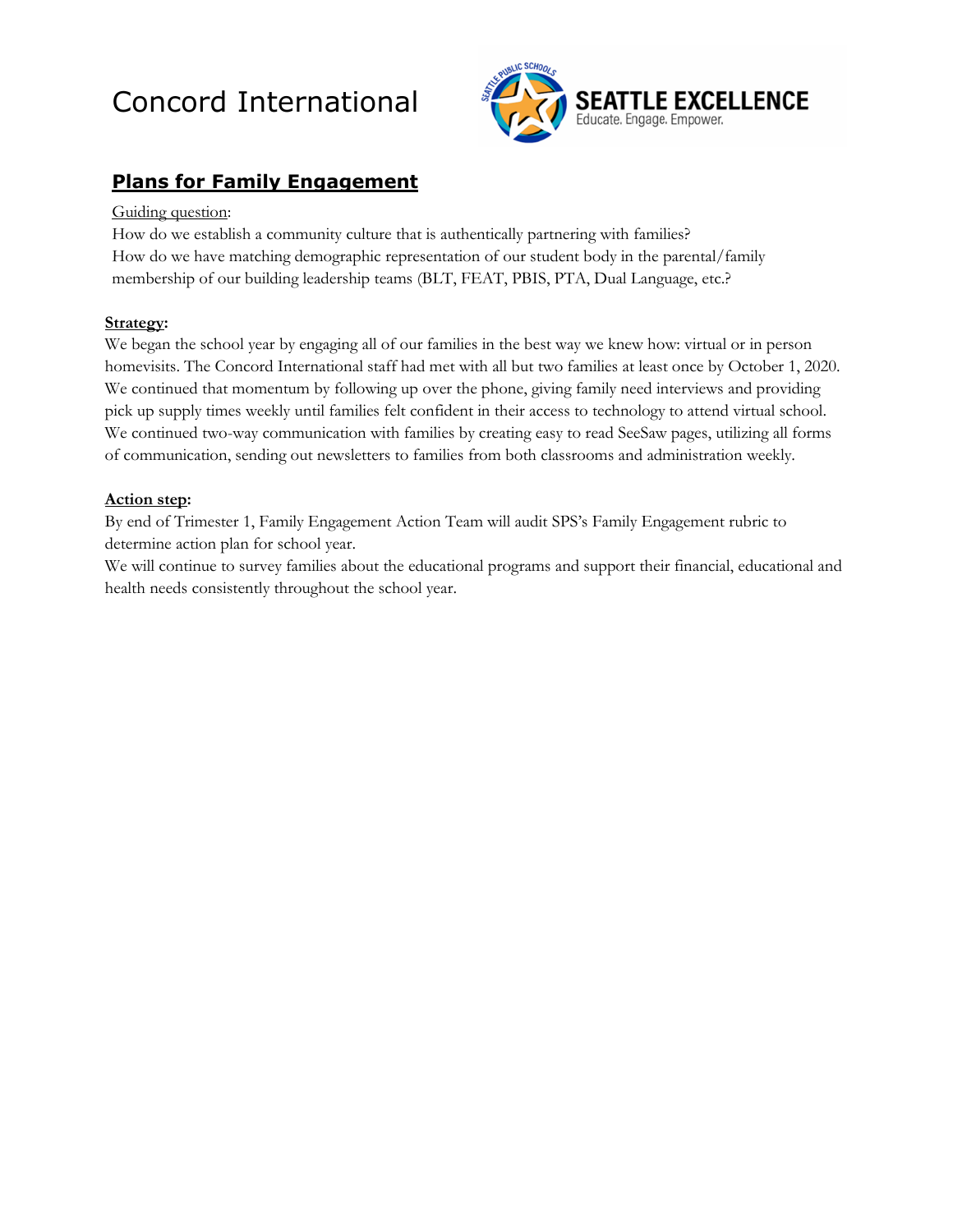

## 2020-2021 COVID-19 CSIP Addendum

## Concord International

The global pandemic of Covid-19 has disrupted many aspects of teaching and learning in the 2019-20 and 20- 21 school years across Seattle Public Schools, Washington State and the nation. In response to the global pandemic and to meet the specific needs of students and families, staff and school leaders will be implementing and monitoring the following practices for remote and distance learning which are aligned to our strategic plan, Seattle Excellence, and notes in the Seattle Public Schools Remote Learning Playbook and Seattle Education Association-Seattle Public Schools MOU around distance learning for the 2020-21 school year.

### Engaging Families:

The District and Association agree that a rigorous and effective remote learning program requires additional supports for students and families to ensure their engagement and success. The supports will address the diverse needs and challenges families and students face in accessing remote instruction. As such, the District and the Association agree on the following:

### **Required Practices:**

- 1. Buildings will create and implement a pick up and/or delivery system for the distribution of school supplies, curricular materials and the necessary technology, to include mailing if necessary, which will be coordinated by school buildings/programs, and the system communicated to all itinerant/building staff and students/families and will include volunteers willing to do deliveries. All extra time provisions outlined in the collective bargaining agreement will continued to be followed.
- 2. Student devices necessary to access remote instruction will be allocated by the district for each student K-12. Educators will confirm with each student on their ability to access district applications during the "strong start" in September.
- 3. Educators will work to create and implement a clear, consistent process for communication with families and staff.
- 4. The District will provide appropriate level of technology support to students and families. Interpretation support will be provided.
- 5. Each building will implement a clear, consistent process for communication, to include current school-based structures prioritizing communication working in conjunction with counselors, social workers, family support workers, and student family advocate workers, for students that need additional supports.
- 6. Empower families/caregivers to support their students' learning by sending comprehensive communication about the weekly learning plan for students in their grade level/classroom.
- 7. The District/School will take reasonable steps to provide parents/guardians who are speakers of diverse languages with translation/interpretation of information about general programs, services, and activities.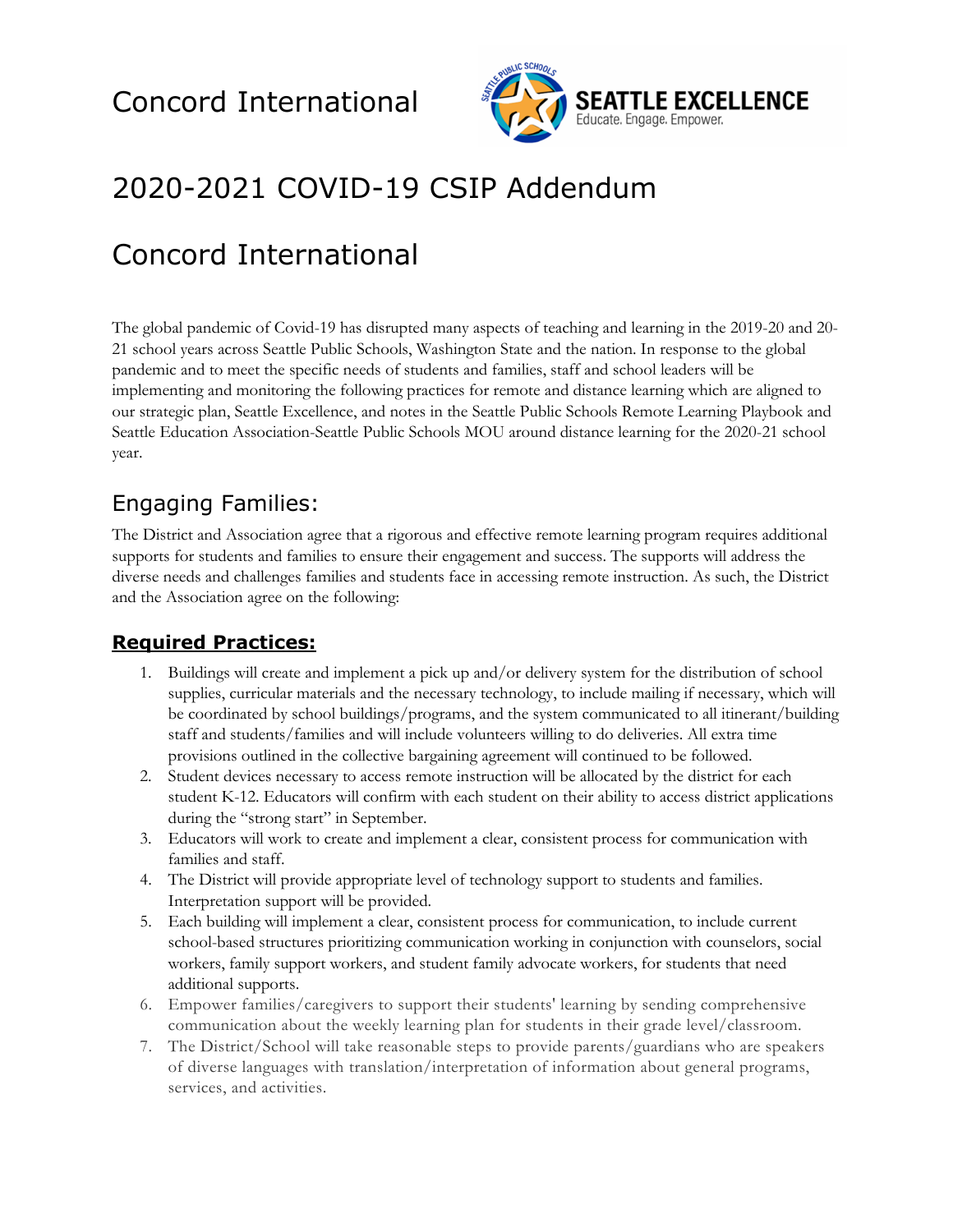

#### **8. Recommended School Specific Strategy as outlined in the Playbook:**

Concord International Elementary School is a proud member of the general South Park Community. As our community has been deeply impacted by the COVID-19 pandemic, our school's priority has been to meet the needs of our community with resources, support, and materials. We have also met our communities need for communication and connection. We offered live translated virtual principal chats, material pick ups with teachers and support staff, virtual curriculum nights and open houses, and family communication via text, email and phone in both English and Spanish. Our community has grown stronger and more connected as we practice being 'together, apart'.**)**

### Social Emotional Learning:

The District and Association recognize social emotional learning strategies are an urgent and central need for students, families and staff in response to the shared collective trauma of a dual pandemic, and the guidelines below are meant as a first step in integrating these strategies into the instructional and social fabric of school communities. Social Emotional Learning skills will be explicitly taught, integrated with academic instruction, practiced by staff and demonstrated organizationally so that everyone feels welcome, safe, and known as valued members of SPS communities.

### **Required Practices:**

- 1. Have a plan for checking in with staff to foster relationships and support their well-being.
- 2. All SEL/Digital Citizenship PD and supports will be trauma-informed and include culturally responsive/antiracist SEL instruction and support with input from DREA and CRE.
- 3. All SEL/ Digital Citizenship PD will be differentiated by content, grade levels (PK-21), and needs.

#### **4. Recommended School Specific Strategy as outlined in the Playbook:**

**To better support our student's needs for Social Emotional Learning, we are implementing morning classroom circles in every classroom to connect, engage, and welcome our students into the school day, every day. Our schedules utilize the research on metacognition to vary synchronous, asynchronous, elective activities and structured stretch/brain breaks to help keep students engaged and having fun.** 

### Curriculum, Instruction, and Assessment:

### **Required Practices:**

- 1. Use CAI guidance on priority standards by grade level and content areas that consider unfinished learning and how to accelerate learning. CAI will provide pacing plans.
- 2. Use CAI guidance and curricular resources to teach culturally inclusive curriculum that reflects the diversity of our students' experiences and helps students meet content.
- 3. Use CAI guidance and professional learning on how to use adopted curriculum for in-person, digital synchronous, and digital asynchronous instruction on Schoology/Seesaw.
- 4. Use CAI recommended high-leverage digital learning strategies aligned to the SPS Foundational Coursework (and CSIP Essential Practices) to promote culturally relevant, effective remote instruction.